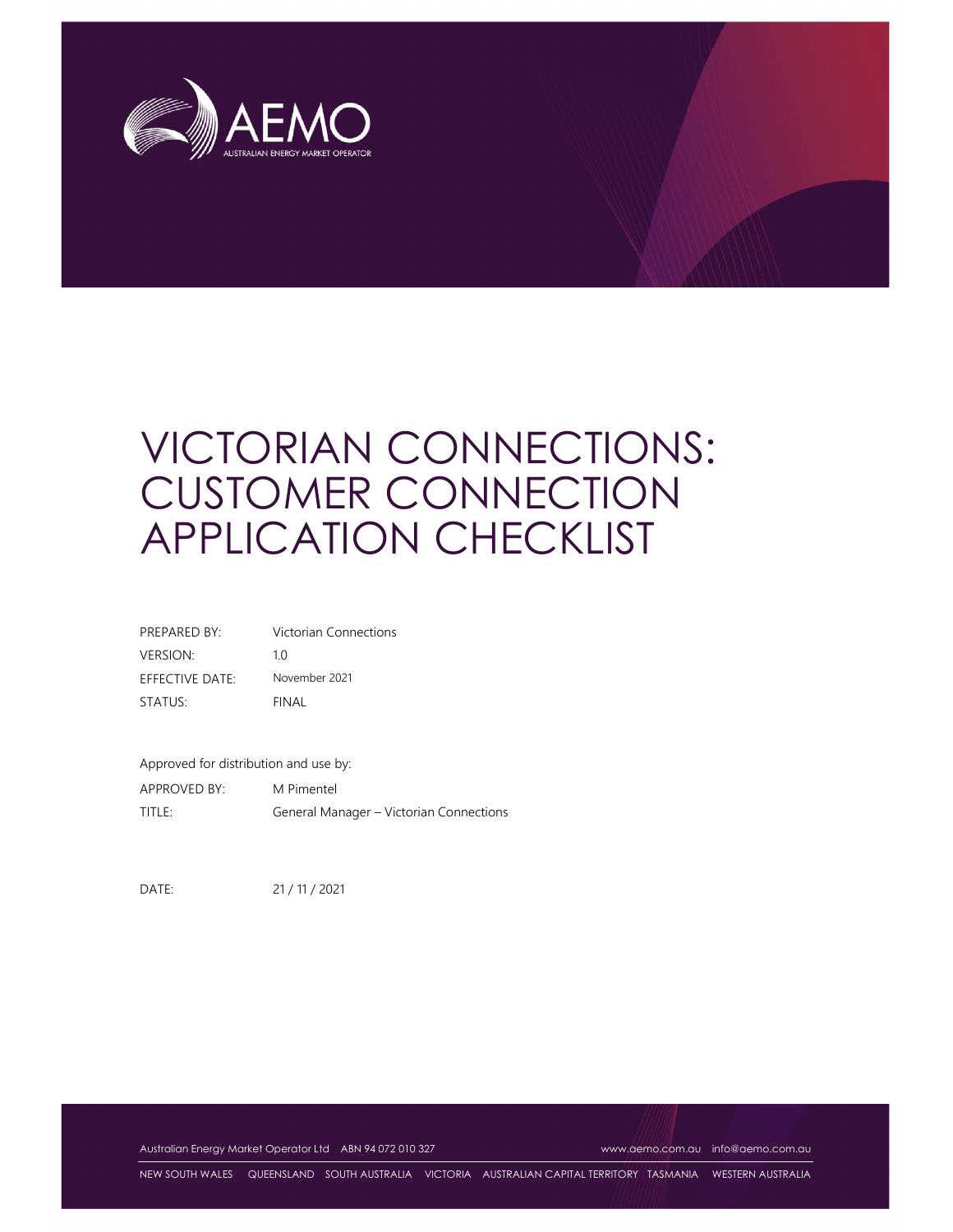

#### PURPOSE

This document has been prepared by AEMO's Victorian Connections team to provide guidance to Applicants about the minimum information and documents to be submitted with a connection application, to enable AEMO to undertake its assessment under Chapter 5 of the National Electricity Rules.

### DISCLAIMER

This document may be subsequently updated or amended.

This document does not constitute legal or business advice, and should not be relied on as a substitute for obtaining detailed advice about the National Electricity Law, the National Electricity Rules, or any other applicable laws, procedures or policies. AEMO has made every effort to ensure the quality of the information in this document but cannot guarantee its accuracy or completeness.

Accordingly, to the maximum extent permitted by law, AEMO and its officers, employees and consultants involved in the preparation of this document:

- make no representation or warranty, express or implied, as to the currency, accuracy, reliability or completeness of the information in this document; and
- are not liable (whether by reason of negligence or otherwise) for any statements or representations in this document, or any omissions from it, or for any use or reliance on the information in it.

© 2021 Australian Energy Market Operator Limited. The material in this publication may be used in accordance with the copyright permissions on AEMO's website.

# VERSION RELEASE HISTORY

| Version | <b>Effective Date</b> | <b>Summary of Changes</b> |
|---------|-----------------------|---------------------------|
| 1.0     | 21 November 2021      | First Issue               |
|         |                       |                           |
|         |                       |                           |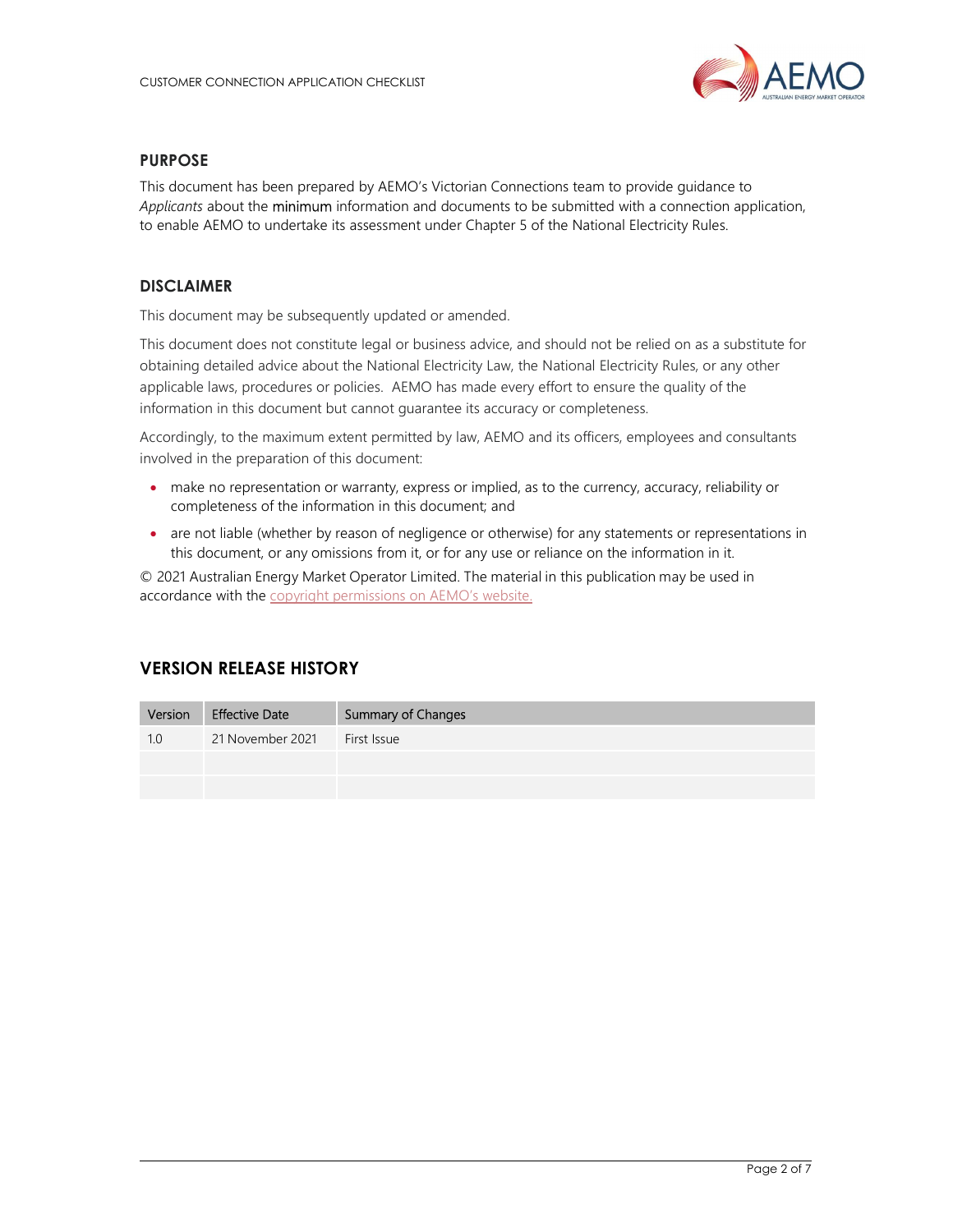

## **CONTENTS**

| 1.   | <b>INTRODUCTION</b>                                 | 4              |
|------|-----------------------------------------------------|----------------|
| 1.1. | Purpose and scope                                   | $\overline{4}$ |
| 1.2. | Definitions and interpretation                      | $\overline{4}$ |
| 1.3. | Related documents                                   | $\overline{4}$ |
| 2.   | USING THIS DOCUMENT                                 | 5              |
| 3.   | THE CHECKLIST                                       | 5              |
| 4.   | <b>CONFIDENTIALITY</b>                              | 5              |
| 5.   | ADDITIONAL INFORMATION REQUESTS                     | 5              |
| 6.   | <b>TRANSMITTAL</b>                                  | 5              |
|      | DOCUMENTATION COMPLETENESS CHECKLIST<br>APPENDIX A. | 6              |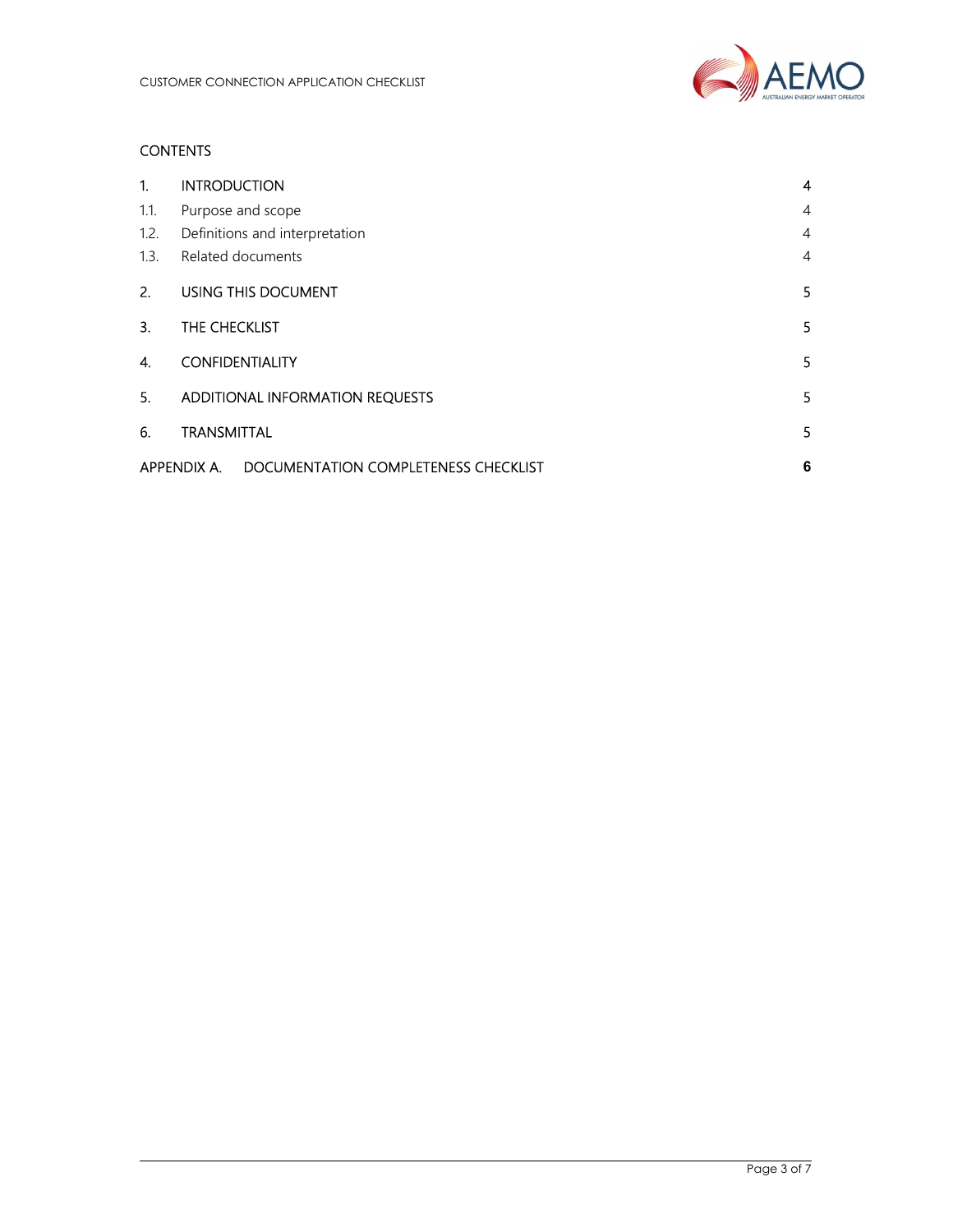

# 1. INTRODUCTION

## 1.1. Purpose and scope

This document contains a checklist designed to assist Applicants to ensure that an application to connect under clause 5.3.4 of the National Electricity Rules (NER) contains all relevant and necessary information to enable AEMO's Victorian Connections team to complete its assessment of the Application,.

The NER and the National Electricity Law (NEL) prevail over this document to the extent of any inconsistency.

## 1.2. Definitions and interpretation

#### 1.2.1. Glossary

Terms defined in the NEL and the NER have the same meanings in this document unless otherwise specified.

Terms defined in the NER are intended to be identified in this document by italicising them, but failure to italicise a defined term does not affect their meaning.

The words, phrases and abbreviations in the table below have the meanings set out opposite them when used in these Procedures.

| Term          | Definition                                                                                                                                      |
|---------------|-------------------------------------------------------------------------------------------------------------------------------------------------|
| Applicant     | A person seeking to connect a new load to the declared transmission<br>system or modify any load connecting to the declared transmission system |
| Application   | An application to connect a load under clause 5.3.4 of the NER.                                                                                 |
| NEL.          | National Electricity Law                                                                                                                        |
| <b>NER</b>    | National Electricity Rules                                                                                                                      |
| PSCAD™/EMTDC™ | Power Systems Computer Aided Design / Electromagnetic Transient with<br>Direct Current                                                          |
| <b>PSS®F</b>  | Power System Simulator for Engineering                                                                                                          |
| <b>SLD</b>    | Single line diagram                                                                                                                             |

#### 1.2.2. Interpretation

This document is subject to the principles of interpretation set out in Schedule 2 of the National Electricity Law.

## 1.3. Related documents

This document does not supersede or replace any other documents published by AEMO in accordance with the NER that relate its subject matter. The list below set out these and other related documents that Applicants should be familiar with when submitting their Applications.

- Customer Performance Standards template
- Power System Design and Setting Data Sheets
- Power System Model Guidelines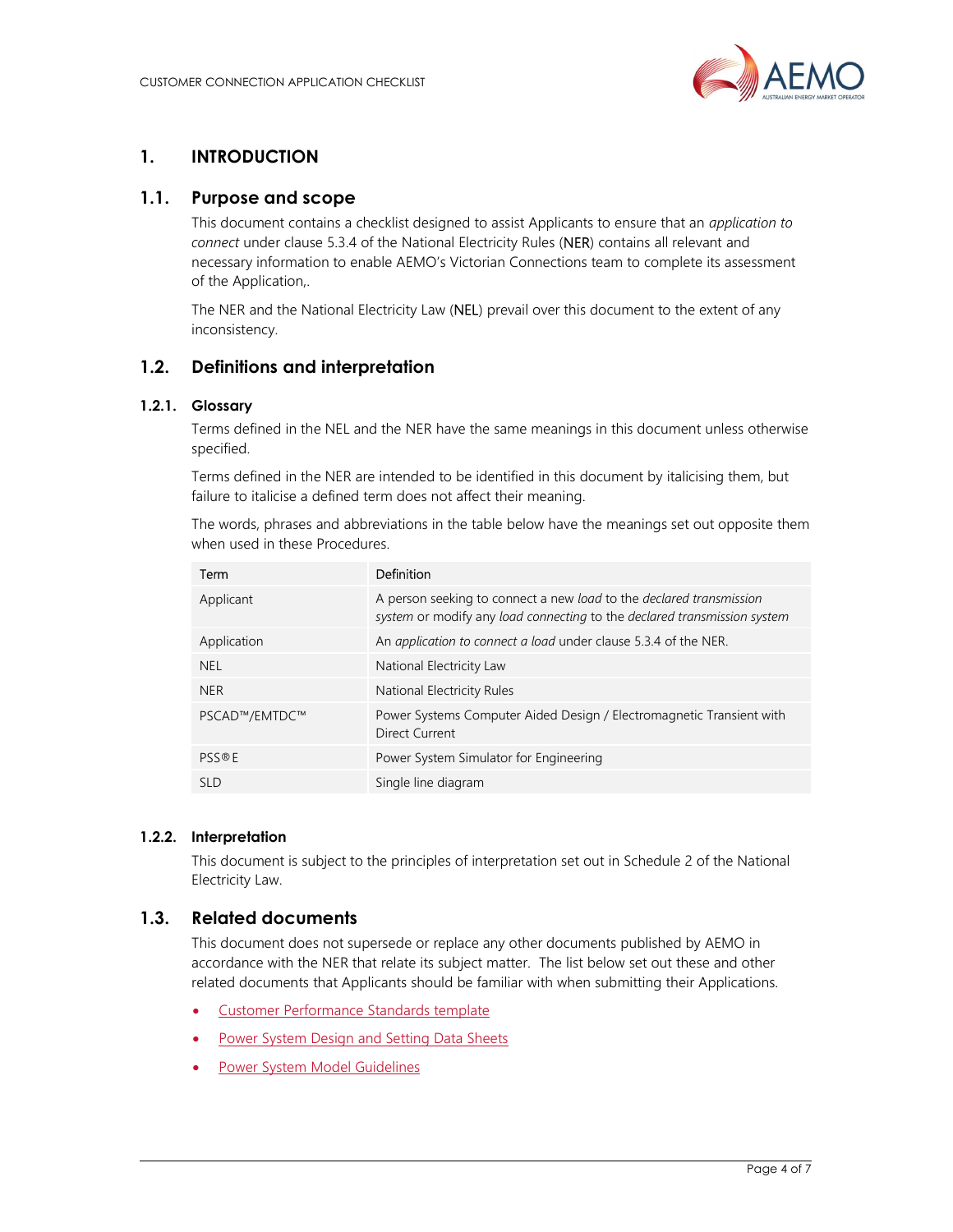

# 2. USING THIS DOCUMENT

The Appendix contains a checklist for use by Applicants when submitting an *application to* connect..

The purpose of the checklist is to ensure that all necessary and relevant information and data is submitted to AEMO to facilitate the timely assessment of the application or proposal.

# 3. THE CHECKLIST

Applicants must complete the Documentation Completeness checklist and submit it at the appropriate time during the submission or assessment of an Application.

The listed documents and other information to be submitted is the minimum that must be submitted. Where an Applicant considers that more information would assist in the assessment of their Application, they should provide it.

## 4. CONFIDENTIALITY

AEMO will manage the model, data and information provided by Applicants for AEMO to assess their Application in accordance with the confidentiality requirements in clauses 5.2.4(e) and 5.3.8, of the NER.

## 5. ADDITIONAL INFORMATION REQUESTS

AEMO may request further or additional information at any time during the assessment of an application to connect and the Applicant is required to respond within the time specified by the request.

## 6. TRANSMITTAL

Applicants must accompany any models, data or other information submitted to AEMO with a transmittal describing the model, data or other information submitted and include a date, model number or version number, as applicable.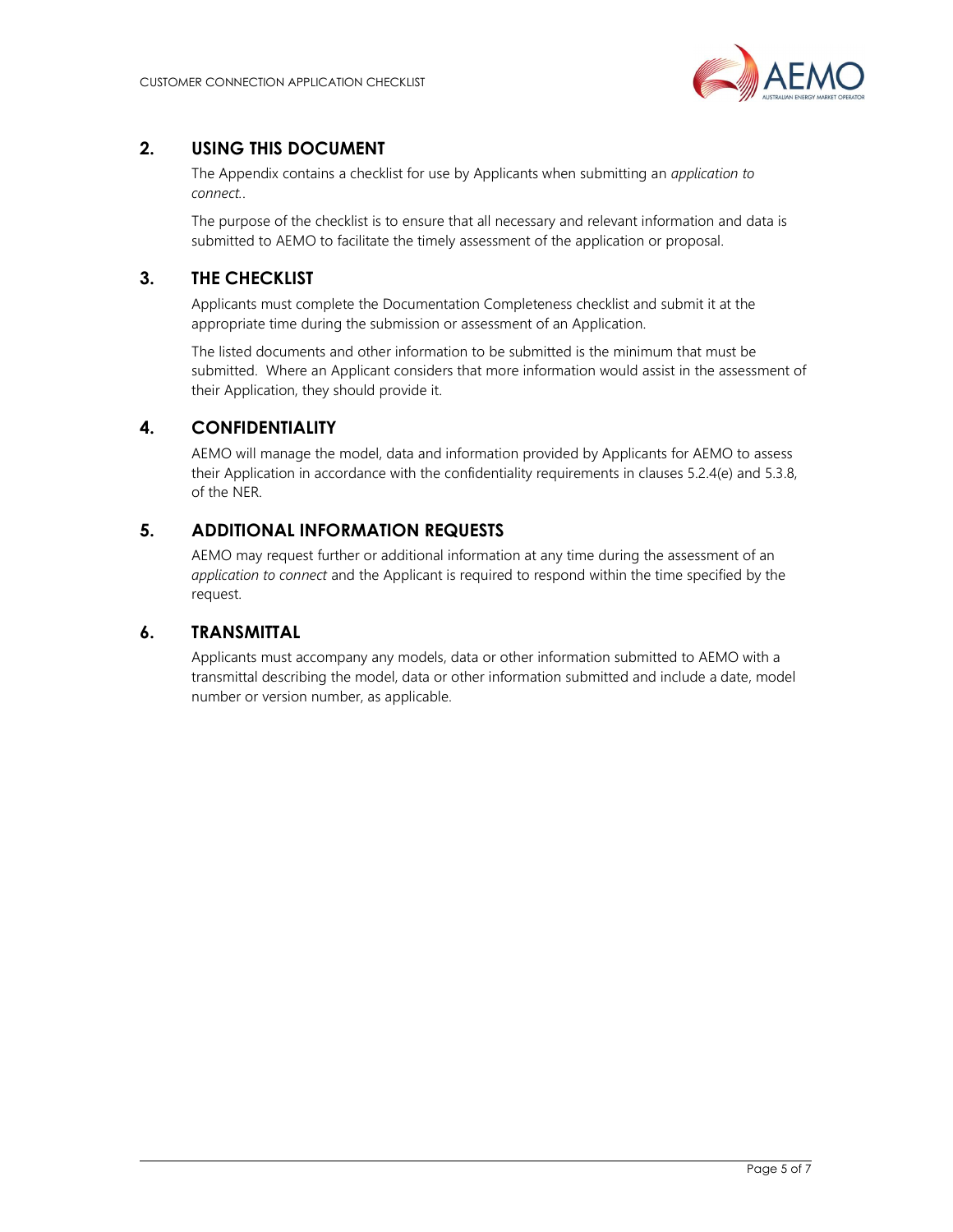

# APPENDIX A. DOCUMENTATION COMPLETENESS CHECKLIST

| Comment / file name / reference |  |
|---------------------------------|--|
| [Applicant to complete]         |  |
|                                 |  |
|                                 |  |
|                                 |  |
|                                 |  |
|                                 |  |
|                                 |  |
|                                 |  |
|                                 |  |
|                                 |  |
|                                 |  |